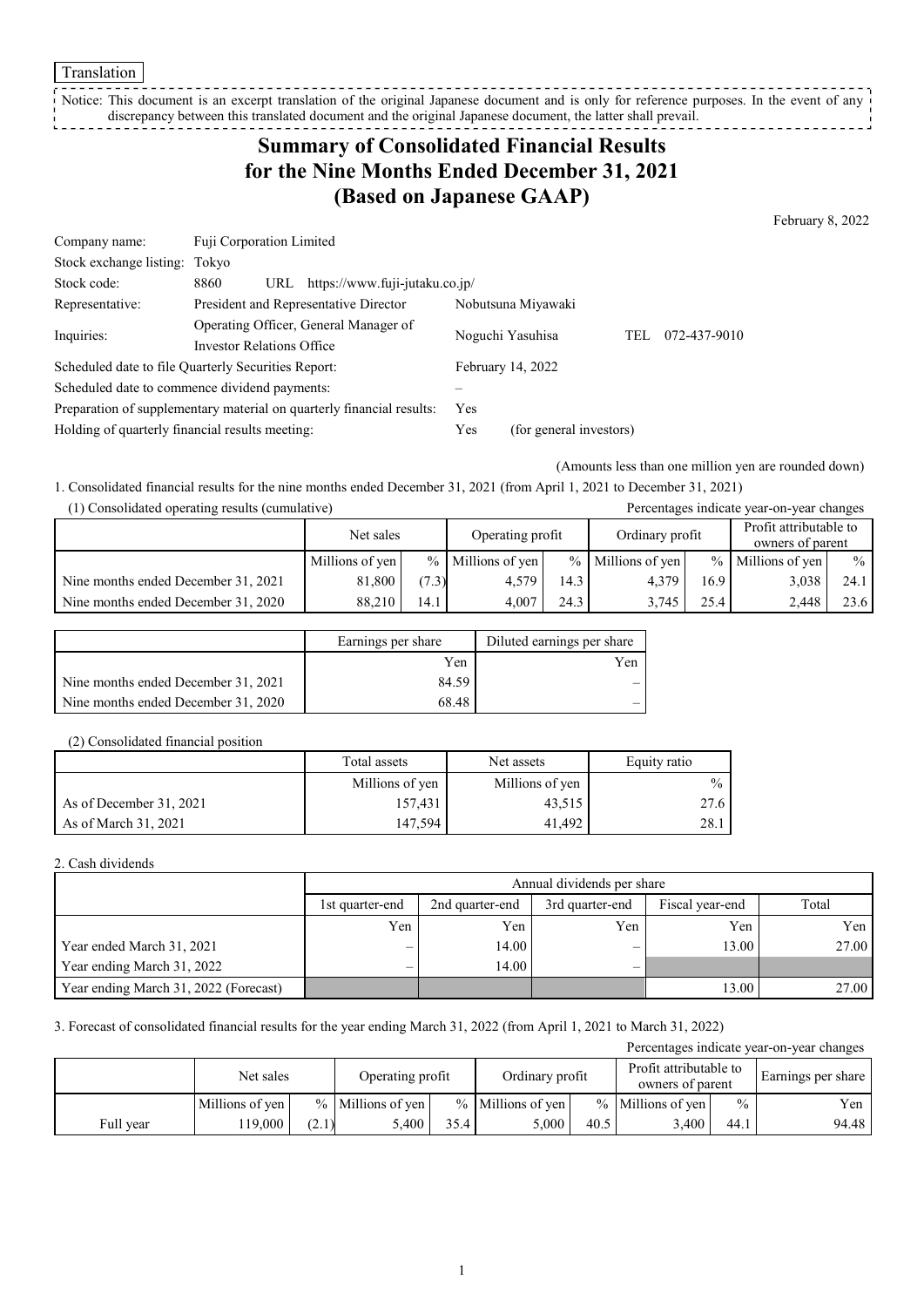| (2) Application of special accounting methods for preparing quarterly consolidated financial statements:<br>No<br>(3) Changes in accounting policies, changes in accounting estimates, and restatement of prior period financial statements<br>Changes in accounting policies due to revisions to accounting standards and other regulations:<br>Yes<br>Changes in accounting policies due to other reasons:<br>No<br>Changes in accounting estimates:<br>N <sub>0</sub><br>Restatement of prior period financial statements:<br>N <sub>o</sub><br>(4) Number of issued shares (common shares) |
|------------------------------------------------------------------------------------------------------------------------------------------------------------------------------------------------------------------------------------------------------------------------------------------------------------------------------------------------------------------------------------------------------------------------------------------------------------------------------------------------------------------------------------------------------------------------------------------------|
|                                                                                                                                                                                                                                                                                                                                                                                                                                                                                                                                                                                                |
|                                                                                                                                                                                                                                                                                                                                                                                                                                                                                                                                                                                                |
|                                                                                                                                                                                                                                                                                                                                                                                                                                                                                                                                                                                                |
|                                                                                                                                                                                                                                                                                                                                                                                                                                                                                                                                                                                                |
|                                                                                                                                                                                                                                                                                                                                                                                                                                                                                                                                                                                                |
|                                                                                                                                                                                                                                                                                                                                                                                                                                                                                                                                                                                                |
|                                                                                                                                                                                                                                                                                                                                                                                                                                                                                                                                                                                                |
| Total number of issued shares at the end of the period (including treasury shares)                                                                                                                                                                                                                                                                                                                                                                                                                                                                                                             |
| As of December 31, 2021<br>As of March 31, 2021<br>36,849,912 shares<br>36,849,912 shares                                                                                                                                                                                                                                                                                                                                                                                                                                                                                                      |
| Number of treasury shares at the end of the period                                                                                                                                                                                                                                                                                                                                                                                                                                                                                                                                             |
| As of December 31, 2021<br>864,369 shares<br>As of March 31, 2021<br>1,173,069 shares                                                                                                                                                                                                                                                                                                                                                                                                                                                                                                          |
| Average number of shares during the period (cumulative from the beginning of the fiscal year)                                                                                                                                                                                                                                                                                                                                                                                                                                                                                                  |
| Nine months ended December 31, 2021 !<br>Nine months ended December 31, 2020<br>35,920,233 shares<br>35,759,218 shares                                                                                                                                                                                                                                                                                                                                                                                                                                                                         |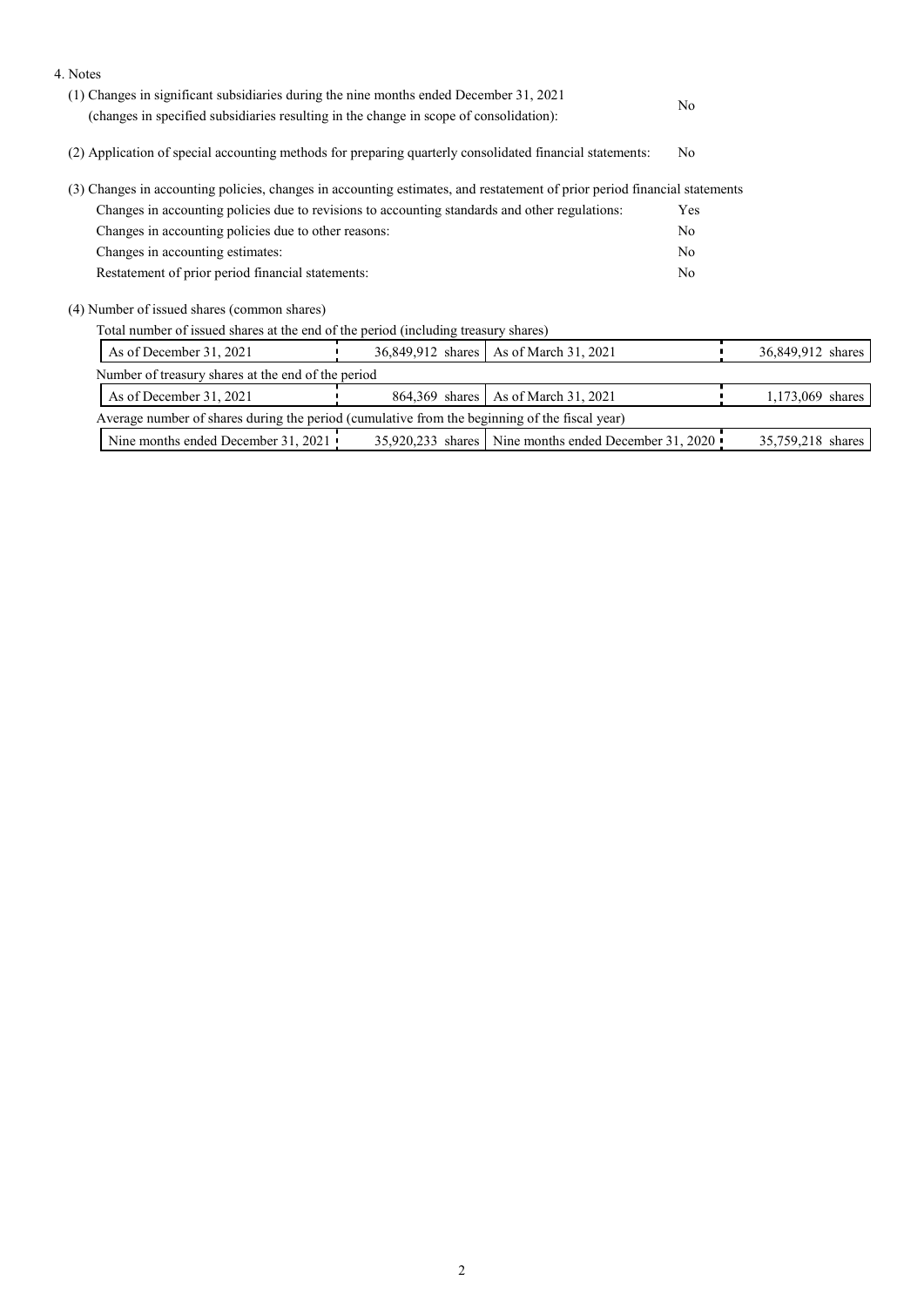# **Quarterly consolidated financial statements**

**Consolidated balance sheets** 

|                                                 |                      | (Thousands of yen)      |
|-------------------------------------------------|----------------------|-------------------------|
|                                                 | As of March 31, 2021 | As of December 31, 2021 |
| Assets                                          |                      |                         |
| Current assets                                  |                      |                         |
| Cash and deposits                               | 20,325,741           | 21,242,038              |
| Notes receivable - trade                        | 113,114              | 89,219                  |
| Accounts receivable from completed construction | 664,213              |                         |
| contracts                                       |                      |                         |
| Contract assets                                 |                      | 276,165                 |
| Real estate for sale                            | 15,657,192           | 19,151,120              |
| Real estate for sale in process                 | 29,229,010           | 33,546,241              |
| Real estate under development                   | 34,023,179           | 32,797,391              |
| Costs on construction contracts in progress     | 169,594              | 10,597                  |
| Supplies                                        | 38,783               | 39,857                  |
| Other                                           | 1,594,712            | 2,094,162               |
| Allowance for doubtful accounts                 | (27, 176)            | (32, 822)               |
| Total current assets                            | 101,788,365          | 109,213,971             |
| Non-current assets                              |                      |                         |
| Property, plant and equipment                   |                      |                         |
| Buildings and structures, net                   | 13,887,919           | 14,293,990              |
| Machinery, equipment and vehicles, net          | 241,458              | 205,401                 |
| Tools, furniture and fixtures, net              | 308,077              | 252,928                 |
| Land                                            | 25,788,453           | 27,111,550              |
| Leased assets, net                              | 153,957              | 109,479                 |
| Construction in progress                        | 486,997              | 1,575,526               |
| Total property, plant and equipment             | 40,866,863           | 43,548,877              |
| Intangible assets                               |                      |                         |
| Goodwill                                        | 230,424              | 201,587                 |
| Other                                           | 436,677              | 412,140                 |
| Total intangible assets                         | 667,101              | 613,728                 |
| Investments and other assets                    |                      |                         |
| Investment securities                           | 510,811              | 455,448                 |
| Long-term loans receivable                      | 49,516               | 44,488                  |
| Deferred tax assets                             | 1,697,530            | 1,474,702               |
| Other                                           | 2,016,295            | 2,082,115               |
| Allowance for doubtful accounts                 | (2, 419)             | (2,258)                 |
| Total investments and other assets              | 4,271,734            | 4,054,496               |
| Total non-current assets                        | 45,805,700           | 48,217,102              |
| Total assets                                    | 147,594,065          | 157,431,073             |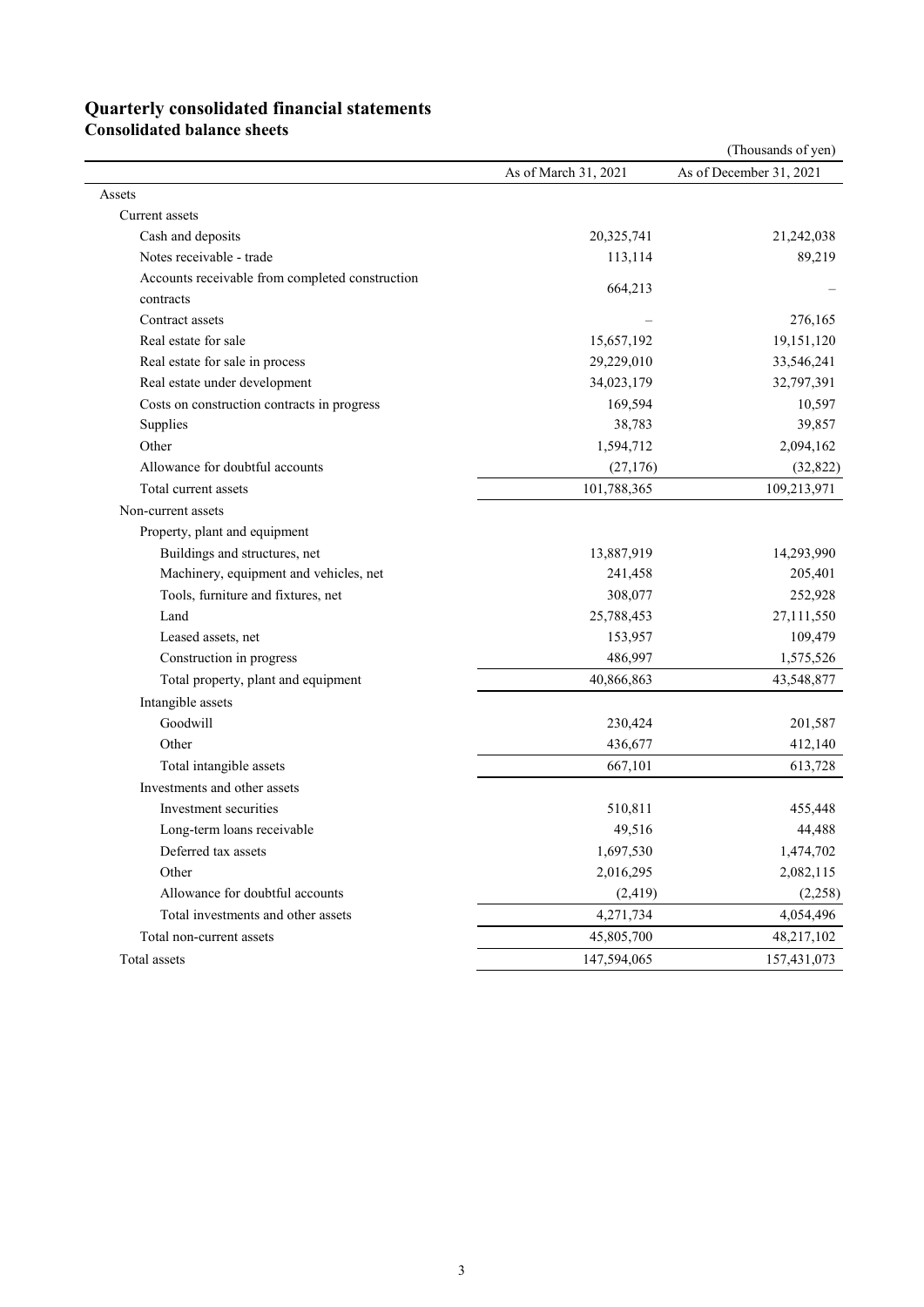|                                                            |                      | (Thousands of yen)      |
|------------------------------------------------------------|----------------------|-------------------------|
|                                                            | As of March 31, 2021 | As of December 31, 2021 |
| Liabilities                                                |                      |                         |
| Current liabilities                                        |                      |                         |
| Notes payable, accounts payable for construction contracts | 3,956,480            | 4,596,323               |
| Electronically recorded obligations - operating            | 1,448,232            | 575,498                 |
| Contract liabilities                                       |                      | 734,140                 |
| Short-term borrowings                                      | 27,331,352           | 35,526,859              |
| Current portion of bonds payable                           | 850,000              | 850,000                 |
| Lease obligations                                          | 44,205               | 45,042                  |
| Income taxes payable                                       | 1,206,467            | 318,206                 |
| Advances received                                          | 4,616,979            | 4,219,686               |
| Provision for bonuses                                      | 309,800              | 129,200                 |
| Provision for share awards for directors (and other        | 25,705               |                         |
| officers)                                                  |                      |                         |
| Provision for share awards                                 | 131,820              |                         |
| Other                                                      | 4,715,980            | 4,621,245               |
| Total current liabilities                                  | 44,637,025           | 51,616,203              |
| Non-current liabilities                                    |                      |                         |
| Bonds payable                                              | 1,875,000            | 1,350,000               |
| Long-term borrowings                                       | 58,131,494           | 59,694,291              |
| Lease obligations                                          | 154,626              | 124,111                 |
| Asset retirement obligations                               | 27,628               | 27,813                  |
| Deferred tax liabilities                                   | 9,194                | 9,194                   |
| Deferred tax liabilities for land revaluation              | 52,645               | 52,645                  |
| Other                                                      | 1,213,721            | 1,041,625               |
| Total non-current liabilities                              | 61,464,310           | 62,299,682              |
| <b>Total liabilities</b>                                   | 106, 101, 335        | 113,915,886             |
| Net assets                                                 |                      |                         |
| Shareholders' equity                                       |                      |                         |
| Share capital                                              | 4,872,064            | 4,872,064               |
| Capital surplus                                            | 5,663,006            | 5,663,006               |
| Retained earnings                                          | 31,619,397           | 33,541,065              |
| Treasury shares                                            | (712, 734)           | (557, 449)              |
| Total shareholders' equity                                 | 41,441,734           | 43,518,686              |
| Accumulated other comprehensive income                     |                      |                         |
| Valuation difference on available-for-sale securities      | (27, 164)            | (81,364)                |
| Revaluation reserve for land                               | 74,904               | 74,904                  |
| Total accumulated other comprehensive income               | 47,739               | (6, 459)                |
| Share acquisition rights                                   | 3,256                | 2,960                   |
| Total net assets                                           | 41,492,729           | 43,515,187              |
| Total liabilities and net assets                           | 147,594,065          | 157,431,073             |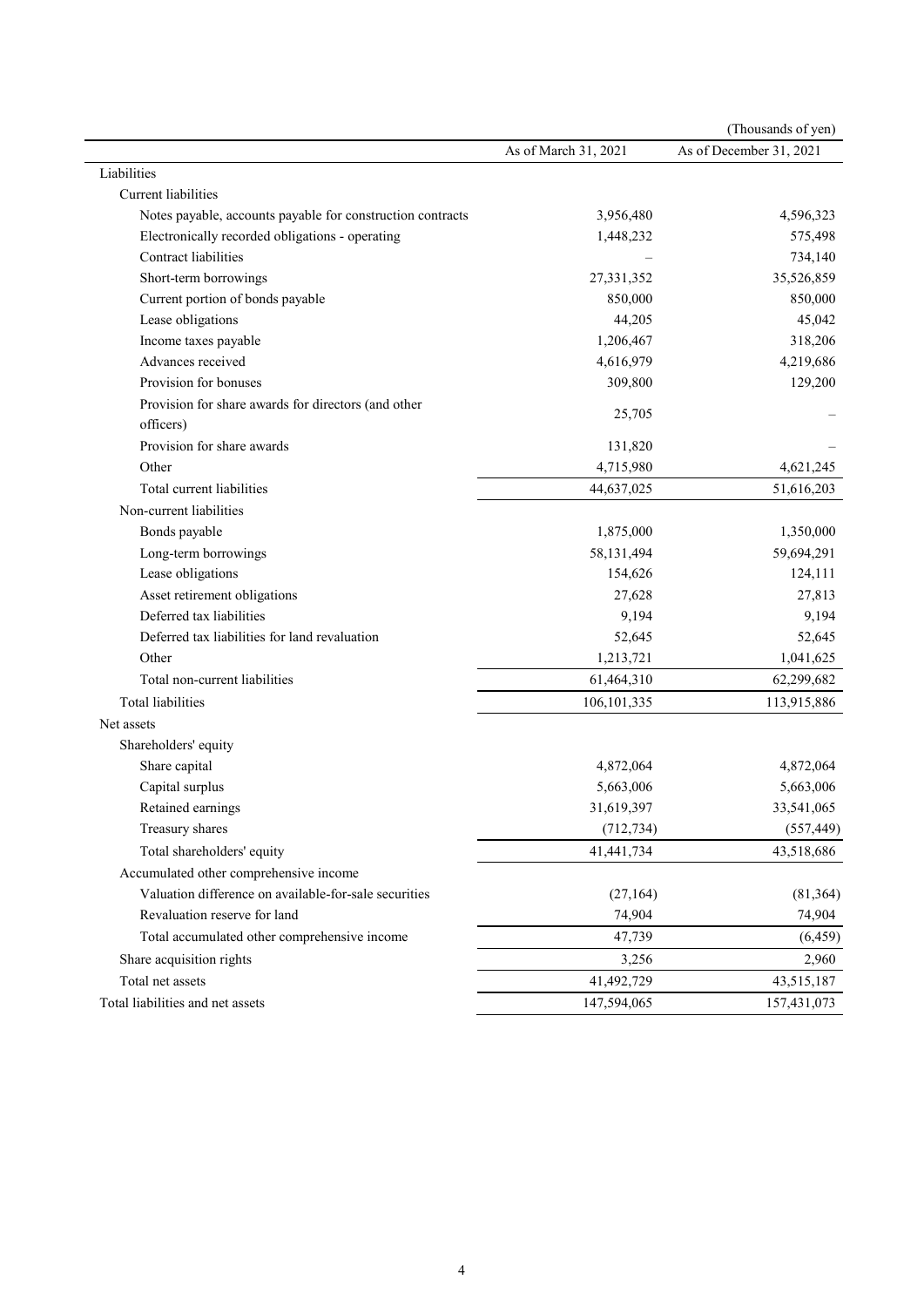### **Consolidated statements of income (cumulative) and consolidated statements of comprehensive income (cumulative)**

## **Consolidated statements of income (cumulative)**

|                                                    |                   | (Thousands of yen) |
|----------------------------------------------------|-------------------|--------------------|
|                                                    | Nine months ended | Nine months ended  |
|                                                    | December 31, 2020 | December 31, 2021  |
| Net sales                                          | 88,210,151        | 81,800,589         |
| Cost of sales                                      | 75,454,474        | 69,170,876         |
| Gross profit                                       | 12,755,676        | 12,629,713         |
| Selling, general and administrative expenses       |                   |                    |
| Sales commission                                   | 1,402,567         | 1,087,701          |
| Advertising expenses                               | 1,157,540         | 1,063,073          |
| Promotion expenses                                 | 35,552            | 36,267             |
| Salaries and bonuses                               | 2,214,361         | 2,223,240          |
| Provision of allowance for doubtful accounts       | 2,785             | 7,358              |
| Provision for bonuses                              | 51,441            | 59,326             |
| Enterprise tax                                     | 108,500           | 105,400            |
| <b>Consumption Taxes</b>                           | 652,210           | 567,165            |
| Depreciation                                       | 263,041           | 278,369            |
| Amortization of goodwill                           | 31,137            | 28,836             |
| Rent expenses                                      | 300,872           | 244,172            |
| Other                                              | 2,528,458         | 2,349,402          |
| Total selling, general and administrative expenses | 8,748,470         | 8,050,312          |
| Operating profit                                   | 4,007,206         | 4,579,400          |
| Non-operating income                               |                   |                    |
| Interest income                                    | 948               | 826                |
| Dividend income                                    | 12,888            | 14,151             |
| Commission income                                  | 142,328           | 152,316            |
| Penalty income                                     | 21,513            | 28,921             |
| Subsidy income                                     | 111,135           | 148,837            |
| Surrender value of insurance policies              | 24,000            |                    |
| Other                                              | 64,180            | 47,573             |
| Total non-operating income                         | 376,994           | 392,625            |
| Non-operating expenses                             |                   |                    |
| Interest expenses                                  | 593,288           | 574,767            |
| Bond issuance costs                                | 14,168            |                    |
| Other                                              | 31,066            | 18,210             |
| Total non-operating expenses                       | 638,523           | 592,977            |
| Ordinary profit                                    | 3,745,677         | 4,379,047          |
| Extraordinary income                               |                   |                    |
| Gain on sale of non-current assets                 | 23,687            | 254,426            |
| Gain on reversal of share acquisition rights       | 35,668            | 296                |
| Total extraordinary income                         | 59,355            | 254,722            |
| <b>Extraordinary</b> losses                        |                   |                    |
| Loss on sale of non-current assets                 | 82,291            | 2,413              |
| Loss on retirement of non-current assets           | 24,373            | 57,710             |
| Loss on valuation of investment securities         | 31,130            |                    |
| Total extraordinary losses                         | 137,795           | 60,124             |
|                                                    |                   |                    |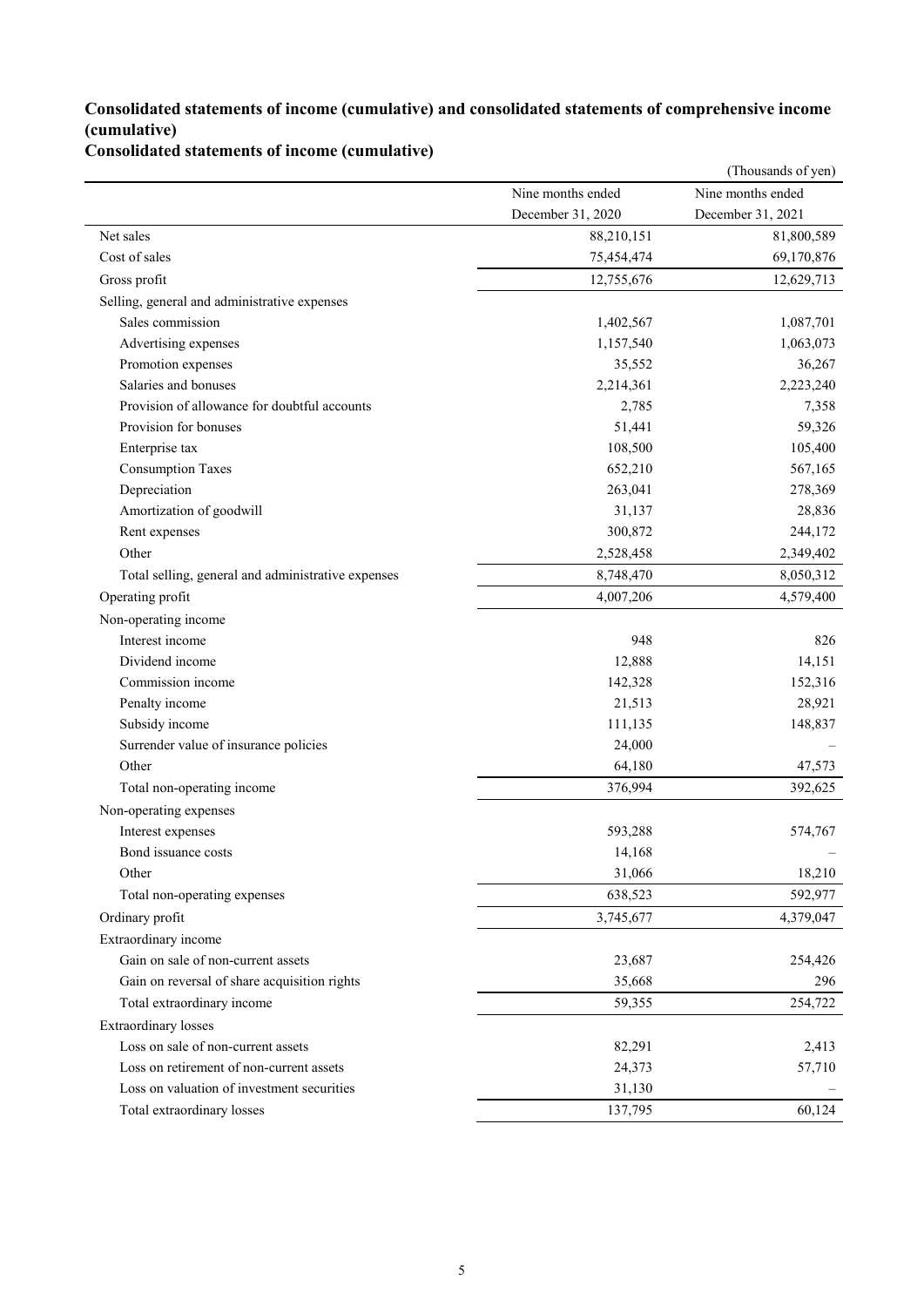|                                                  |                   | (Thousands of yen) |
|--------------------------------------------------|-------------------|--------------------|
|                                                  | Nine months ended | Nine months ended  |
|                                                  | December 31, 2020 | December 31, 2021  |
| Profit before income taxes                       | 3,667,237         | 4,573,645          |
| Income taxes - current                           | 1,214,496         | 1,237,500          |
| Income taxes - deferred                          | 3,774             | 297,524            |
| Total income taxes                               | 1,218,270         | 1,535,024          |
| Profit                                           | 2,448,966         | 3,038,621          |
| Profit attributable to non-controlling interests |                   |                    |
| Profit attributable to owners of parent          | 2,448,966         | 3,038,621          |
|                                                  |                   |                    |